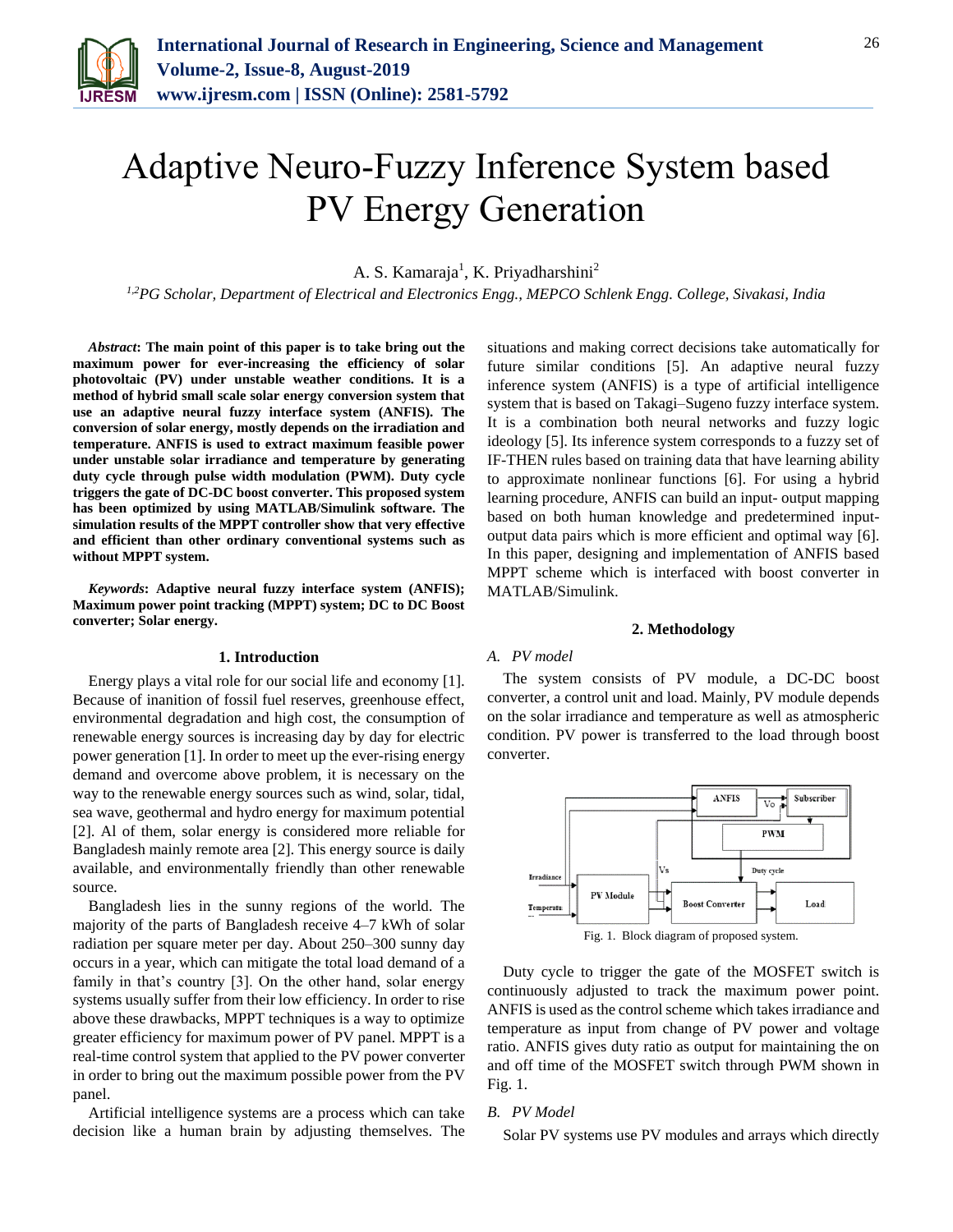

convert to electric energy from solar energy through semiconductor material [6]. When semiconductor substances consisting of Silicon are exposed to mild, the some of the photons of light ray are absorbed by using the semiconductor crystal which reasons substantial range of free electrons inside the crystal. This is the primary purpose of manufacturing strength because of the photovoltaic effect [3], [6]. The following mathematical model has been described for estimating the output power of PV cell. Fig. 2 represent an equivalent circuit of a PV cell by including a current source, a diode, a series resistance and a shunt resistance.



According to the equivalent circuit of the PV cell, current flow through the load can be expressed as [6]:

$$
I = I_{PV} - I_d - I_{sh} \tag{1}
$$

Where,  $I_d$ -diode current in amp,  $I_{PV}$ - PV cell current in amp, *ISh*- shunt resistor current in the amp. The voltage across theshunt resistor is [7].

$$
V_{\rm sh} = V + IR_{\rm s} \tag{2}
$$

Where, V-Voltage across the load in volt and  $R_s$ - series resistance in  $\Omega$ 

Current flow through the shunt resistor is [6]

$$
I_{sh} = \frac{V_{sh}}{R_{sh}} = (V + (R_s I)/R_{sh})
$$
  
(3)  

$$
R_{sh}
$$
 Shunt resistance in  $\Omega$ 

Current flow through the diode is [7]

$$
I_d = I_o e^{\frac{V_{sh}}{n V_{T-1}}} \tag{4}
$$

Where 
$$
V_T = \frac{KT}{q}
$$
 (5)

 $V_T$ -Thermal voltage in volt, n-linearity factor, q-Electron charge =  $1.6*10^{-19}C$ 

Light generated current can be express as following equation (7)

$$
I_{\text{pv}} = [I_{\text{sc}} + K(T - 298)] * \frac{G}{1000}
$$
 (6)

Where,  $I_{SC}$  is the short circuit current in amp at 25  $^{\circ}$ C temperature and 1000W/m2 solar radiation, K is the shortcircuit current temperature co-efficient, T is the solar module working temperature in Kelvin, G is the PV module illumination in W/m<sup>2</sup>.

Module reverses saturation current which can be expressed as: (7)

$$
I_{rs} = I_{sc}(e^{qV_{oc}}) - 1 \tag{7}
$$

Where, open circuit voltage is  $V<sub>oc</sub>$ in volt, Number of series connected cell is Ns, k is the Boltzmann constant.

The physical behavior of the PV cell depends on  $I_{pv}$ ,  $R_s$  and Rsh as well as some environmental parameters like temperature and solar radiation. The output power of a PV module is changing with radiation and temperature. The three most important characteristics of PV panel are the short circuit current, open circuit voltage and the MPP that is a function depends on temperature and irradiance. The operation and the performance of PV cell depend on its maximum power shown in Fig. 3.



The PV module specification has been given in Table 1 for the proposed system.

Table 1

| PV modules specification [8] |                                      |  |  |
|------------------------------|--------------------------------------|--|--|
| Parameter                    | Rating                               |  |  |
| Maximum power (MPPT)         | 80W                                  |  |  |
| Open circuit voltage (Voc)   | 21.6 V                               |  |  |
| Voltage at MPP (Vmp)         | 17.3 V                               |  |  |
| Short circuit current (Isc)  | 5.16A                                |  |  |
| Current at MPP (Imp)         | 4.63A                                |  |  |
| Temp coefficient for MPPT    | -40 $^{\circ}$ C to +90 $^{\circ}$ C |  |  |
| No. of cells (NS)            | 36                                   |  |  |
| Module efficiency            | 12.40 %                              |  |  |

## *C. ANFIS based efficient MPPT Model scheme*

MPPT technique is used to optimize maximum power depends on real time data [9]. Various technologies have been developed for MMPT system. Through effective way for this system, Adaptive Neural Fuzzy Inference System (ANFIS) approach is used to optimize the Maximum Power Point [9]. The generated power is transferred to the load through Boost converter. The gate of boost converter is switched by duty cycle is continuing to bring out the maximum power. It is delivered into the PV panel through ANFIS controller at a given irradiance and temperature. Fig. 4 represents ANFIS based MPPT schematic diagram for the proposed system. The schematic diagram of boost converter is consists with inductor L, controlled switch SW, diode Dm, filter capacitor C, and load resistance R shown in Fig. 11. ANFIS is used to generate a duty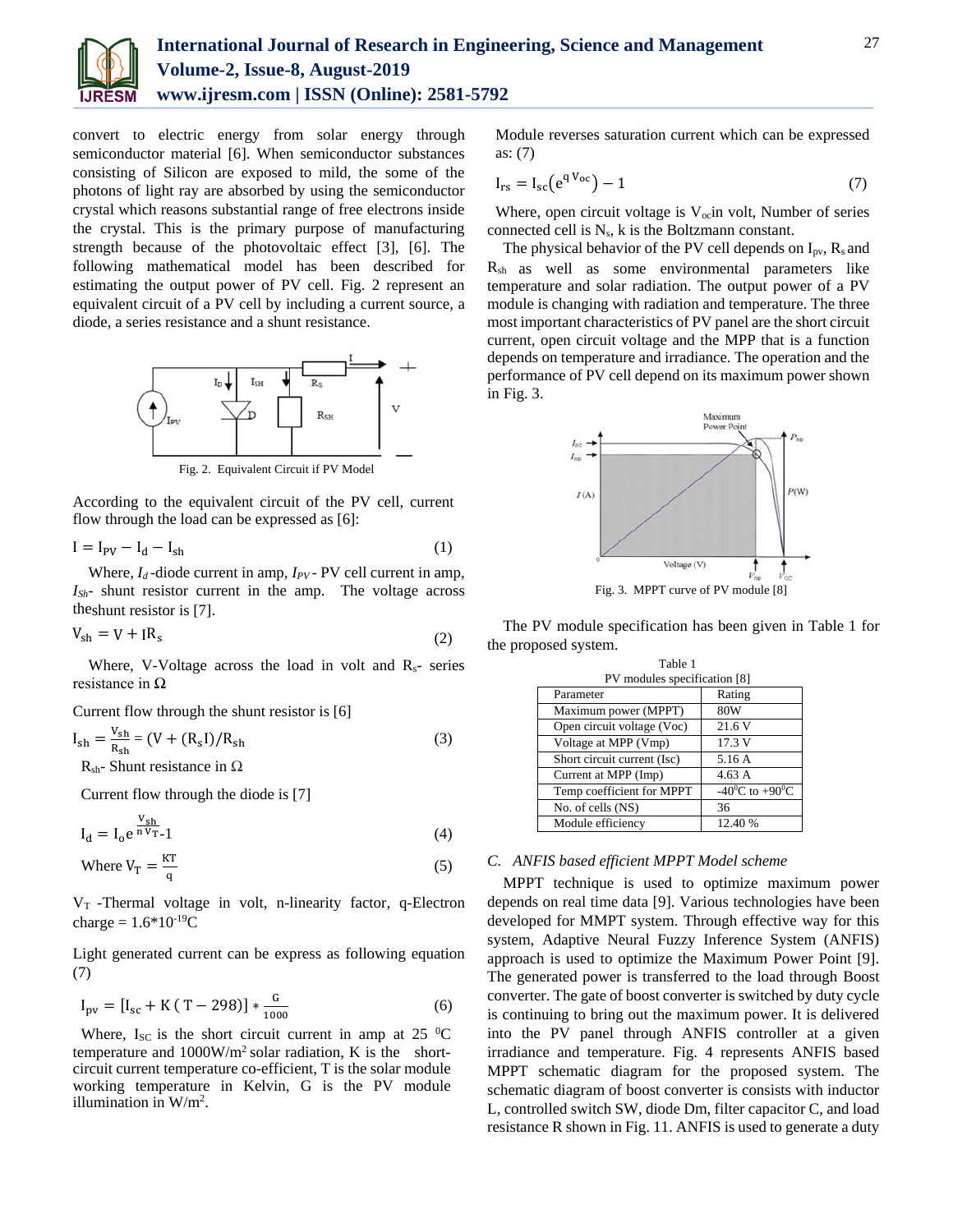

## **International Journal of Research in Engineering, Science and Management Volume-2, Issue-8, August-2019 www.ijresm.com | ISSN (Online): 2581-5792**

ratio by comparing supply voltage and operating voltage (Vs) according to equation 10. The boost converter's voltage gain can be express as [10]

$$
D = 1 - \frac{V_o}{V_s} \tag{8}
$$

Where, D - duty cycle of the pulse width modulation (PWM) signal used to control the ON and OFF states of MOSFET, Vs-DC input voltage source which generates from PV module, Vo is output voltage from FLC as well as ANFIS.



## *D. Data collection and optimizing for MPPT*

ANFIS is able to develop the input-output mapping by adjusting themselves on training data for sufficient number of periods. ANFIS create membership function based on training data. ANFIS generates fuzzy rules in order to make the appropriate output by adjusting the values of membership functions. The parameters of membership functions are changed till the error is reduced for all real time value. After adjusting all parameters of membership function, the ANFIS model becomes a learning model which is prepared to be used in the MPPT control scheme. Before using the ANFIS learning model for MPPT control, its results are checked by using testing data. Some training data has been given in Table.

First eighteen data have been used as training data and other are used as test data.

By training data in adaptive neural fuzzy interface system (ANFIS), we get two membership functions as inputs based on solar irradiance and temperature in Fig. 7 & 8. For optimum operating voltage the temperature is varied from 12  $\rm{^{0}C}$  to 30  $\rm{^{0}C}$  and at the same time solar irradiance level is varied from 100 W/m2 to 950 W/m<sup>2</sup> in Table II. Fig. 5 & 6 represents ANFIS training errors versus epochs and MPPT structure of ANFIS. Fig. 9 & 10 represents the rule view and surface view of MPPT model based on ANFIS.



Fig. 5. ANFIS training errors

| Table 2                                 |             |                           |  |  |
|-----------------------------------------|-------------|---------------------------|--|--|
| Training and testing data for ANFIS [1] |             |                           |  |  |
| Radia                                   | Temperature | Optimum operating voltage |  |  |
| 100                                     | 15          | 21.22                     |  |  |
| 150                                     | 16          | 21.69                     |  |  |
| 200                                     | 23          | 23                        |  |  |
| 250                                     | 16          | 22.21                     |  |  |
| 300                                     | 17          | 22.37                     |  |  |
| 350                                     | 18          | 22.49                     |  |  |
| 400                                     | 20          | 22.58                     |  |  |
| 450                                     | 22          | 22.65                     |  |  |
| 500                                     | 23          | 22.71                     |  |  |
| 550                                     | 22          | 22.74                     |  |  |
| 600                                     | 25          | 22.77                     |  |  |
| 650                                     | 22          | 22.79                     |  |  |
| 700                                     | 30          | 22.8                      |  |  |
| 750                                     | 12          | 22.8                      |  |  |
| 800                                     | 15          | 22.8                      |  |  |
| 850                                     | 16          | 22.79                     |  |  |
| 900                                     | 24          | 22.78                     |  |  |
| 950                                     | 22          | 22.76                     |  |  |
| 950                                     | 25          | 22                        |  |  |
| 950                                     | 30          | 22.9                      |  |  |









The proposed system has been developed in MATLAB/Simulink. The system consists of PV module, DC to DC boost converter, ANFIS based MPPT control unit and load shown in Fig. 11. In this paper, the ANFIS based PV MPPT system depends on irradiance and temperature, which gives duty ratio for triggering the gate of DC to DC boost converter. If an inaccuracy formed is more than the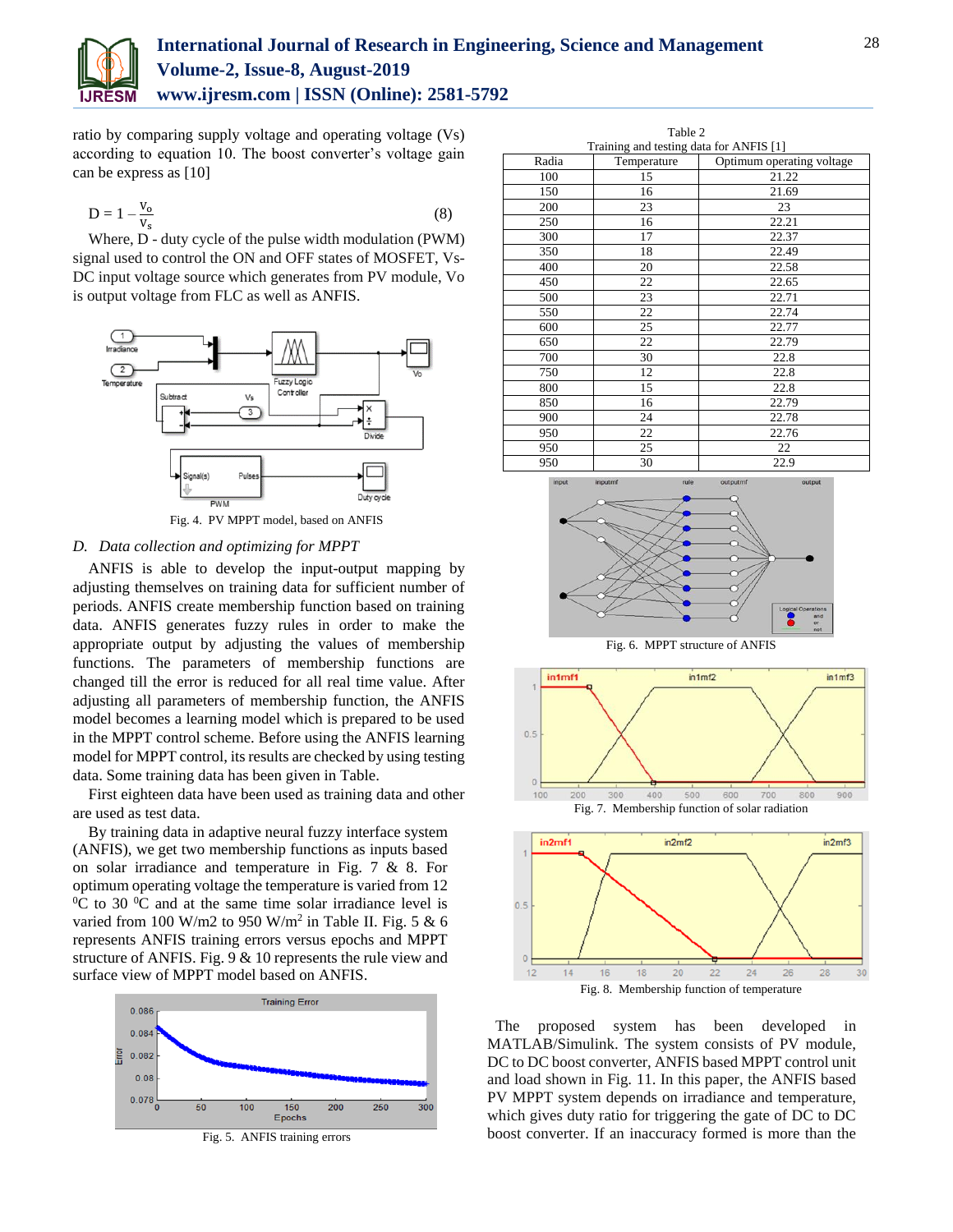

# **International Journal of Research in Engineering, Science and Management Volume-2, Issue-8, August-2019 www.ijresm.com | ISSN (Online): 2581-5792**

most wanted value, parameters of membership functions are adjusted to carry out the error and gives maximum value. DC-DC boost converter is designed to be placed between solar PV module and load.



Fig. 9. Rule view at particular movement



Fig. 10. Surface view for duty cycle from ANFIS



Fig. 11. Schematic diagram of proposed system

## **3. Results and discussion**

Fig. 12 shows the Simulation result for the ANFIS based MPPT system and without MPPT system. Table 3 compares the maximum power produced by the proposed ANFIS based MPPT and direct conventional system such as without MPPT system. Simulation result has been collected from designed system for operating temperature  $15\,^0\text{C}$  to 30  ${}^{0}C$  in a step of 5  ${}^{0}C$  and the solar irradiance level 650 W/m<sup>2</sup> to 900 W/m<sup>2</sup> in a step of 50 W/m2 and 200 W/m<sup>2</sup>. Simulation results demonstrate higher efficiency than ordinary system.

| Table 3                                           |             |                     |           |  |
|---------------------------------------------------|-------------|---------------------|-----------|--|
| Output power compared with MPPT and without MPPT. |             |                     |           |  |
| Radiation                                         | Temperature | <b>Without MPPT</b> | With MPPT |  |
| 650                                               | 15          | 49.51               | 56.47     |  |
| 700                                               | 15          | 53.14               | 62.71     |  |
| 900                                               | 15          | 55.47               | 73.55     |  |
| 650                                               | 20          | 49.43               | 56.21     |  |
| 700                                               | 20          | 53.10               | 62.31     |  |
| 900                                               | 20          | 53.42               | 72.27     |  |
| 650                                               | 25          | 49.16               | 56        |  |
| 700                                               | 25          | 53.00               | 62        |  |
| 900                                               | 25          | 52.74               | 71.94     |  |
| 650                                               | 30          | 49.08               | 55.84     |  |
| 700                                               | 30          | 52.09               | 61.71     |  |
| 900                                               | 30          | 52.41               | 70.86     |  |



Fig. 13 & 14 represent the power and voltage difference between MPPT and without MPPT at radiation 650 and temperature 15<sup>0</sup>. From the figure it is clear that ANFIS based MPPT power and voltage are greater than the ordinary system such as without an MPPT control system.



and temperature  $15^0$ 



Fig. 14. Voltage difference between MPPT and without MPPT at radiation 650 and temperature  $15<sup>0</sup>$ 

Fig. 15 & 16 represent Power and voltage difference between MPPT and without MPPT at radiation 700 and temperature  $20^0$ . The output power and voltage of ANFIS based PV MPPT